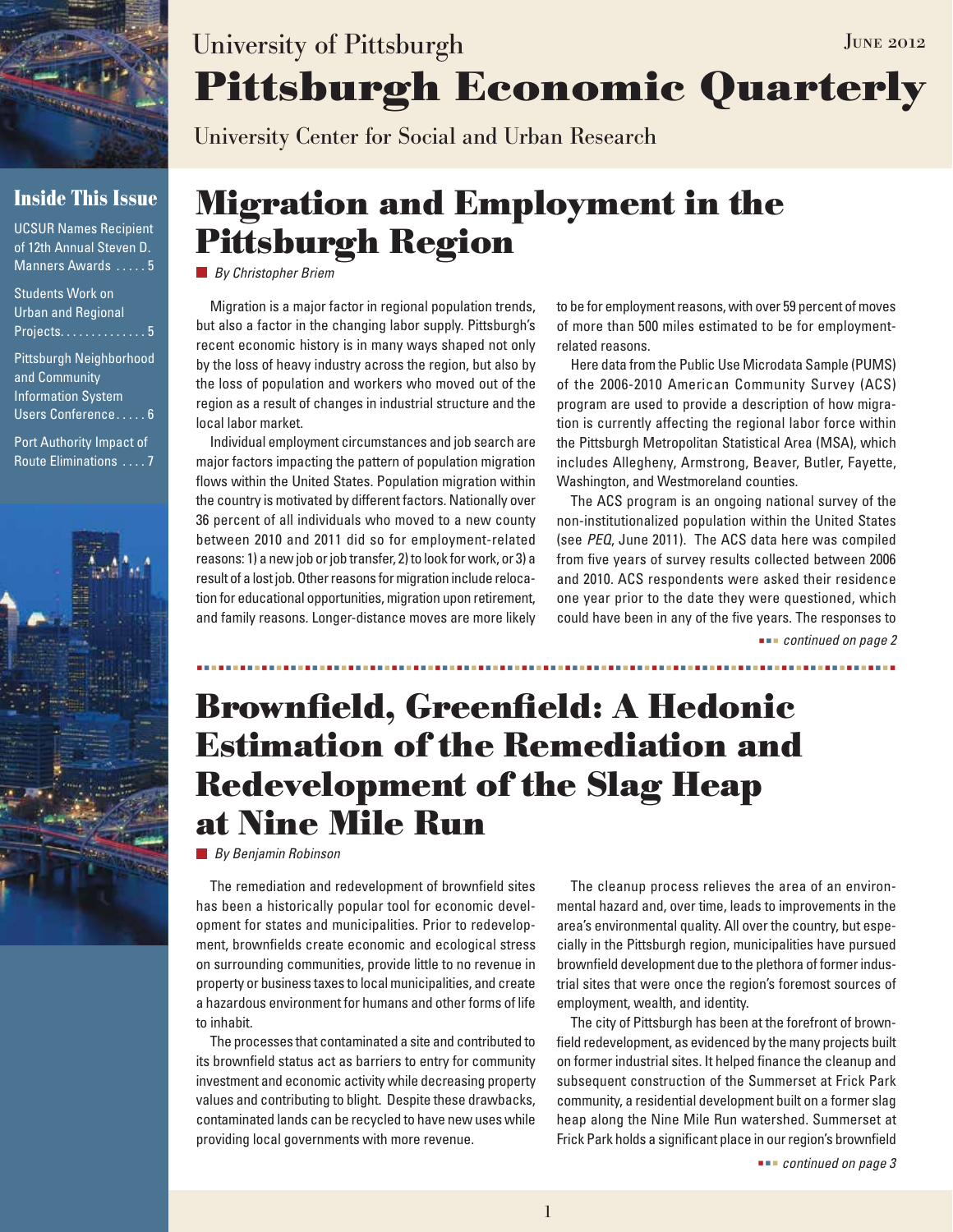### **Migration and Employment in the Pittsburgh Region**

*continued from page 1*

that question and other information collected on individuals' current labor force status can be used to describe what parts of the region's labor force are most impacted by migration.

The resulting data reflect average annual migration rates. The universe here is limited to the currently employed workers in the Pittsburgh MSA, and each worker is categorized as employed in one of over 500 individual occupations. The results here are summarized for a set of 23 major occupation groups.

First, 2.6 percent of the Pittsburgh region's current workforce was estimated to have lived outside of the Pittsburgh MSA one year prior. These recent arrivals include workers who previously lived elsewhere in the United States, plus international immigrants who lived elsewhere in the world.

New movers to the region comprise significant and important shares of occupations in Pittsburgh (see Figure 1). Occupations which currently rely most heavily on new arrivals to the region include *Life, Physical and Social Scientists,* in which 6.3 percent of currently employed workers are estimated to have lived outside the region a year earlier, along with *Computer and Mathematical Occupations* (5.4 percent) and *Architectural and Engineering Occupations* (4.9 percent). The large number of *Healthcare Practitioners* in the Pittsburgh area included 3.4 percent new arrivals to the region in the recent period.

Recent migrants employed in the Pittsburgh region were predominantly younger workers (see Figure 2). Over 70 percent of these new arrivals were under the age of 35, with 55 percent between the ages of 22 and 34. Fewer than 5 percent of movers were age 55 or over.

This pattern of worker migration is consistent with national patterns. The highest migration rates are registered by workers in their 20s and decline as people age, up to retirement ages. This concentration of migration among younger workers means that changing patterns of regional migration flows are likely determined by changing patterns of migration among younger workers.

Nationally rates of population migration within the United States have significantly

### **Figure 1. Percentage of Employed Workers by Major Occupation Group\* who Resided Outside of the Pittsburgh MSA One Year Prior, 2006–2010** \* Excludes military-related occupations



*Source: American Community Survey*

slowed over the last decade, and, in particular, following the onset of a national recession in 2007. For a comparison, between 1999 and 2000, an estimated 3.1 percent of the U.S. population moved to a new state. And for the period 2010 to 2011, the comparable rate of migration dropped to 1.6 percent of the U.S. population.

New migration data show a change in the region's workforce, reflecting growth in many skilled occupations. Today, population changes in Pittsburgh are showing the impacts of our recent shift to net in-migration for the region as a whole, from the long term decades of negative net migration.

*Data and analysis of the spatial patterns of population migration impacting the Pittsburgh region are available in the following publication available on the UCSUR Web site under Technical Reports: (www.ucsur.pitt.edu). Migration Trends in the Pittsburgh Region: Update Through 2010, December 2011.* 

**Figure 2. Age Distribution of Employed Workers in the Pittsburgh Region who Resided Outside of the Pittsburgh MSA One Year Prior, 2006–2010**



*Source: American Community Survey*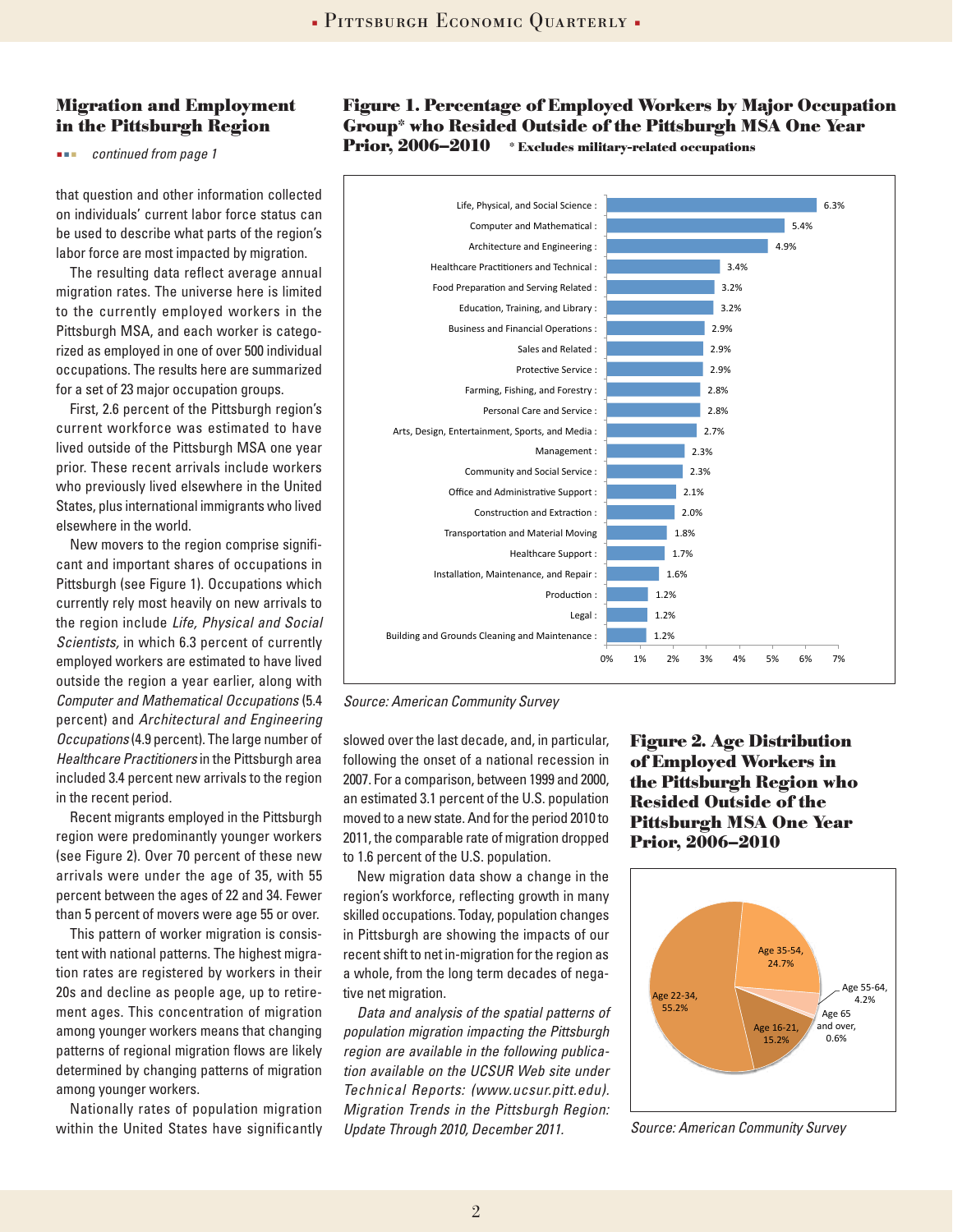#### **Brownfield, Greenfield**

*continued from page 1*

redevelopment because it is one of the only sites to be transformed from contaminated land to a planned community and zoned for residential rather than commercial use.

The Nine Mile Run watershed is a group of streams that runs along the Monongahela River near Squirrel Hill South, Swisshelm Park, and Frick Park, the city's largest public park (see Figure 1). Summerset's previous uses were a substantial factor in the deterioration and pollution of the Nine Mile Run watershed over the years. From 1922 to 1972, 17 million cubic meters of slag, a chemical byproduct of steel manufacturing, was dumped along the site, polluting much of the watershed and its valley.

Eventually, using funds from the Environmental Protection Agency Brownfields Pilot Program, the URA was able to leverage Pennsylvania state funds to obtain the needed capital to buy the site and began developing plans for its reuse. In 1996, the master plans for the remediation and redevelopment of the brownfield site were released followed by groundbreaking in 1999, and by 2007, the first phase of the development was completed.

According to figures from the Urban Redevelopment Authority of Pittsburgh (URA), approximately \$261 million in private and public funds have and will be spent on the development and the clean-up of the Nine Mile Run watershed (see Figure 2).

Using sales data for home sales in Allegheny County, a hedonic price model of the brownfield remediation and redevelopment process was estimated. The analysis investigates how the market prices for homes changed in the area surrounding Summerset from 1990 to 2009 in response to the change in environmental quality. Finally, a difference in differences approach was applied to estimate the total effect the remediation and redevelopment had on surrounding property values (i.e. the premium homes sold close to Summerset received after remediation and redevelopment) and if the results of this analysis are similar to those of other studies.

Hedonic price modeling is an empirical approach used to determine the value of non-market goods. Hedonic pricing functions predict the value of an object over time as other





*Source: Allegheny County Office of Property Assessments*

variables that are determinants of its value change. Within this framework, researchers can investigate how different characteristics of goods are valued by consumers in the marketplace, even intangible and difficult to conceptualize market goods such as environmental quality. By including basic assumptions in the formulation of the model, such as the efficient markets hypothesis, research can describe, predict, and evaluate the effects of programs that aim to improve the environmental quality of

urban areas. Due to the political ramifications, high costs, and uncertain outcomes of redeveloping brownfields, hedonic methods offer a way to unpack the total impact brownfield redevelopment can have on the property values of surrounding communities.

Using the hedonic pricing approach with sales data from Allegheny County, housing characteristics were selected to control for variation in the quality of the homes.

 *continued on page 4*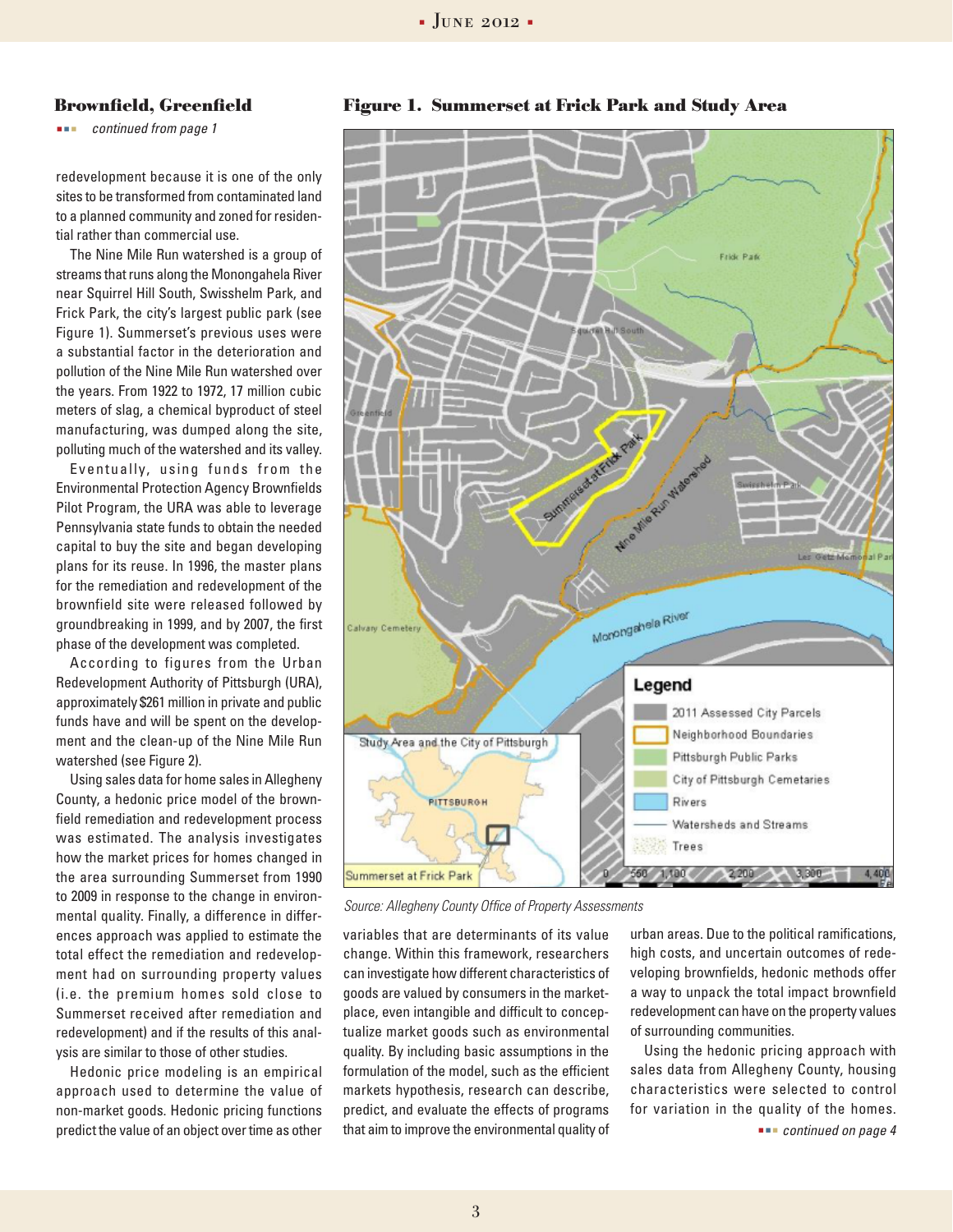#### **Brownfield, Greenfield**

*continued from page 3*

Source: Barban Barban Barban Barban Barban Barban Barban Barban Barban Barban Barban Barban Barban Barban Barb The interaction between the time period of the development process and the distance from the environmental hazard was used to estimate the total effects of the brownfield remediation and redevelopment process. Measures of distance were created as a way of determining whether a property sale was close or far from the brownfield site—distances of 500, 750, 1000, and 2000 feet from the boundary of the site were selected. Three timeline variables account for the time at which the sales occurred between 1990 and 2009 to denote specific milestones in the redevelopment process. Applying this nomenclature, all sales occurring after 1997 were denoted as "Post-Announce," all sales occurring after 1999 were labeled as "Groundbreaking," and all sales occurring after 2007 were indicated as "Completion."

With the results grouped by distance and interaction factors, properties situated within 500 feet of the brownfield site and sold after the announcement of plans to redevelop the slag heap at Nine Mile Run (i.e. the "Post-Announce" period) received a strong and significant premium of 44 percent in the sale price. This announcement effect persisted in both the group model, which included all the stages of development, and the individual model.

These results demonstrate the impact the redevelopment process had on sales within 500 feet of the brownfield site: the closest unit of interest in this study (see Table 1). While this model provides the best picture ( $R^2 = .6443$ ) of what happened to homes sold very close to Summerset, the sample size is much smaller than the other models. Nevertheless, standard variations were not large enough to indicate a significant problem with the sample.

As proximity to the brownfield site increased, the impact of the remediation and redevelopment fell, indicating that as distance from properties to the brownfield site increases, the home sale premiums associated with the increased environmental quality fall.

In academic and empirical research about the external effects of brownfield remediation and development, results varied in their size but almost all results were positive and significant. In this analysis, the further defined



### **Figure 2. Development Costs of Summerset at Frick Park, by Source (2012)**

*Source: Urban Redevelopment Authority of Pittsburgh - Economic Development Dept., 2011*

distance to the brownfield site, the more the results diverged due to the incorporation of the increased values of the sales of other homes that are less affected by the negative amenities of the Nine Mile Run slag heap than others.

For these reasons, I believe the most accurate results define closeness to the brownfield as less than 500 feet from the site. Although this makes the sample size smaller, the households near Summerset at Frick Park accrue the benefits of living in relative proximity to a new residential housing development along with the added amenities of being close to affluent East End neighborhoods and civic institutions.

As is the case in most brownfields, Summerset's redevelopment was costly. The URA estimated the total public costs at over \$40 million. In this more methodologically detailed analysis, it is found that property values of nearby properties—within 500 feet of the brownfield site—increased by at least 44 percent more than homes sold in the same time period but outside the 500 foot zone.

Using a dataset comprised of the complete listing of properties surrounding one mile of the borders of Summerset at Frick Park, the incremental property value increase of all the listed properties after the remediation and redevelopment of the slag heap at Nine Mile Run (controlling for differing features of houses) is

estimated to be \$405 million, much larger than the \$260 million dollar investment.

Because of Pittsburgh's place as a brownfield redevelopment innovator, more work should be done to determine if the redevelopment of other regional brownfield sites that were developed into residential communities, such as Washington's Landing, derive similar benefits to neighborhoods surrounding the development. In the case of Summerset at Frick Park, the data show that a significant "Announcement" effect occurred, which, with the research on the efficiency of the capitalization of real estate markets, is a welcomed result.

The ultimate lesson of brownfield remediation and redevelopment for local and municipal governments is that the effects of land recycling policies and incentives can have a meaningful impact on neighborhood revitalization and community development. However, that impact can vary in size depending on previously mentioned factors and future support provided to the community by the public and private sectors.

*Benjamin Robinson graduated from Pitt in April with a BA in urban studies and economics. He will begin his MPA program at the University of Southern California in the fall.*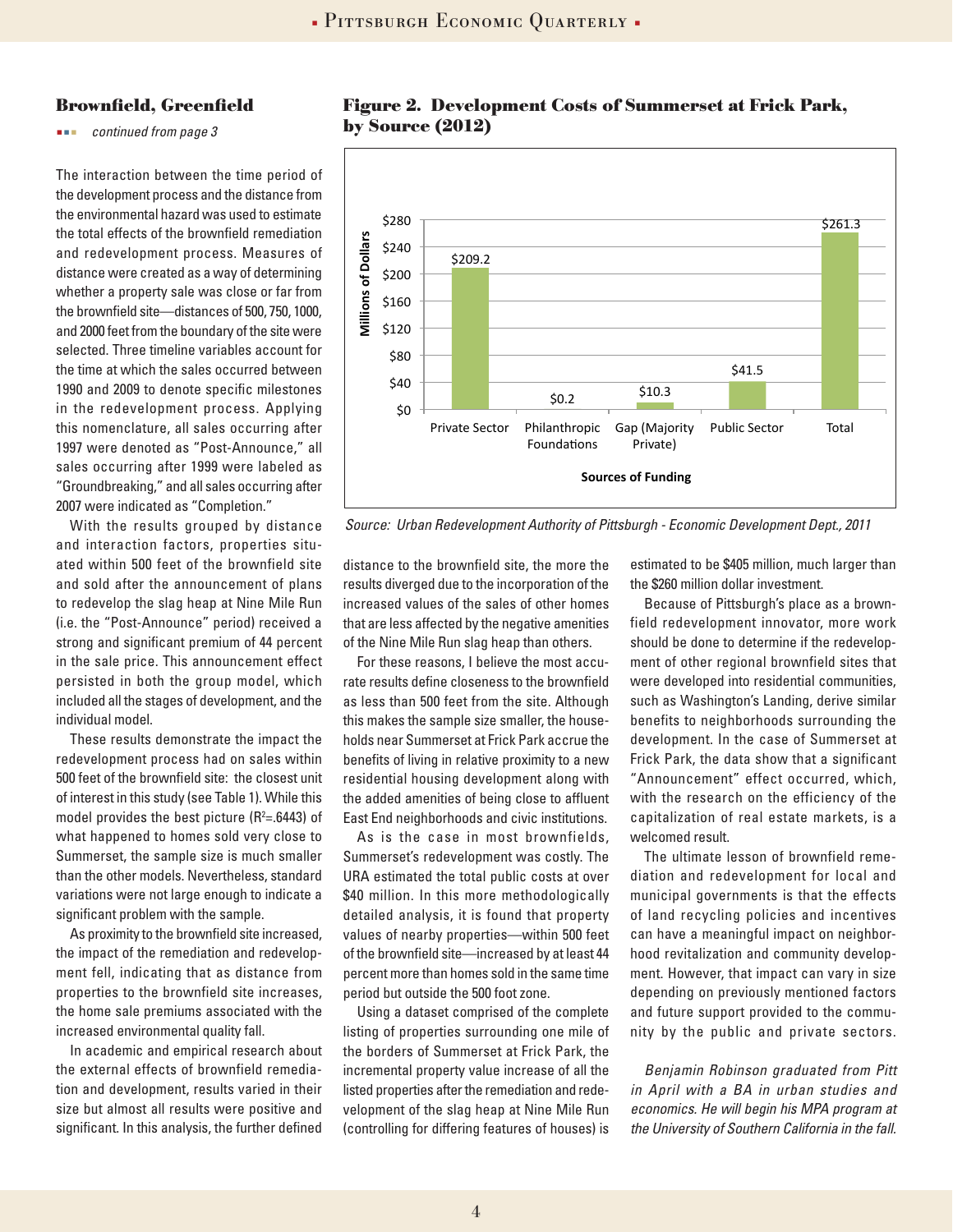| <b>VARIABLES</b>                                                                                        | (1)<br><b>Proximity =</b><br>500 Ft.<br><b>All Years</b> | (2)<br><b>Proximity = 500</b><br>Ft.<br><b>After 1997</b> | (3)<br><b>Proximity =</b><br>500 Ft.<br><b>After 1999</b> | (4)<br><b>Proximity =</b><br>500 Ft.<br><b>After 2007</b> |
|---------------------------------------------------------------------------------------------------------|----------------------------------------------------------|-----------------------------------------------------------|-----------------------------------------------------------|-----------------------------------------------------------|
| Proximity = 500 Ft.<br><b>Homes Sold</b><br><b>After 1997</b>                                           | $0.576***$<br>(0.188)                                    | $0.440***$<br>(0.0845)                                    |                                                           |                                                           |
| <b>Proximity = 500 Ft</b><br><b>Homes Sold</b><br><b>After 1999</b>                                     | $-0.137$<br>(0.194)                                      |                                                           | $0.355***$<br>(0.0853)                                    |                                                           |
| <b>Proximity = 500 Ft</b><br><b>Homes Sold</b><br><b>After 2007</b>                                     | $-0.0510$<br>(0.137)                                     |                                                           |                                                           | 0.183<br>(0.123)                                          |
| Constant                                                                                                | $-94.39***$<br>(7.452)                                   | $-86.54***$<br>(5.771)                                    | $-77.59***$<br>(6.054)                                    | $-76.02***$<br>(5.290)                                    |
| <b>Observations</b><br>R-squared<br>Standard errors in parentheses, N = 3978, $R^2$ = .6443<br>P < 0.01 | 3,978<br>0.644                                           | 3,978<br>0.644                                            | 3,978<br>0.641                                            | 3,978<br>0.640                                            |

Table 1. Regression Results with Proximity Defined as 500 Feet

## **UCSUR Names Recipient of 12th Annual Steven D. Manners Awards**

The University Center for Social and Urban Research (UCSUR) annually awards the Steven D. Manners Faculty Development Award for promising research and infrastructure projects at the University of Pittsburgh. These awards honor the memory of Steve Manners, a sociologist who began working at the Center in 1974 and served as its Assistant Director from 1989 until his death in September 2000. His research and service to the Center and the University community were dedicated to improving social conditions in the urban environment.

UCSUR made the first Steve Manners awards in 2001. The 2012 Steven D. Manners award winner is:

**Nicholas G. Castle**, PhD, MHA, FGSA, Professor, Department of Health Policy &

Management, Graduate School of Public Health. "Bullying in Nursing Homes."

Little is known about the frequency and seriousness of bullying abuse in the more than 17,000 nursing homes in the U.S. Pilot data suggest that the scale and scope of resident abuse is high in nursing homes. This study will use vignette methodology to assess both the severity and frequency of bullying. Nurses' aides who provide 80 – 90 percent of the direct care to nursing home residents will be the primary source of data for this study.

*For more information about the Steven D. Manners Faculty Development Awards, contact UCSUR at 412-624-5442.*

### **Students Work on Urban and Regional Projects**

This summer, the Urban and Regional Analysis program at UCSUR is pleased to have the following students working with us on our projects.

**Caesar DeChicchis** is an MPA student at the Graduate School of Public and International Affairs. Caesar completed his BA at Temple University in 2007 with majors in geography and economics. He has spent the past year at UCSUR working on the Pittsburgh Neighborhood and Community Information System (PNCIS) and on projects with the Pittsburgh Public Schools, the Pittsburgh Youth Study, and Keep Pennsylvania Beautiful.

**William Cole** completed his first year in the MPA degree program at GSPIA, with a major in policy research and analysis. He served as a U.S. Marine from 2001- 2007 and is president of the University of Pittsburgh's Student Veteran Association. William has a BA in philosophy from the University of California at Santa Barbara with a concentration on Ethics and Public Policy. He is a member of the Leadership Portfolio Program at the Johnson Institute for Responsible Leadership at GSPIA. Will is working on the project: Economic and Community Impacts of the University of Pittsburgh.

**Kira Pronin** comes to UCSUR from the MPA program at GSPIA in Policy Research and Analysis. Kira will begin the doctoral program in Political Science at Pitt in the fall. She has a Master in Economics from the University of Bergen and a Master of Social Sciences from the University of Helsinki. This summer, she is also working on the project: Economic and Community Impacts of the University of Pittsburgh.

**Lloyd Hedlund** graduated with a BA in Political Science and Urban Studies from Pitt in April. Lloyd worked on the PNCIS Users Conference. Lloyd is a native of Durham, N.C. and is seeking new opportunities in the fall.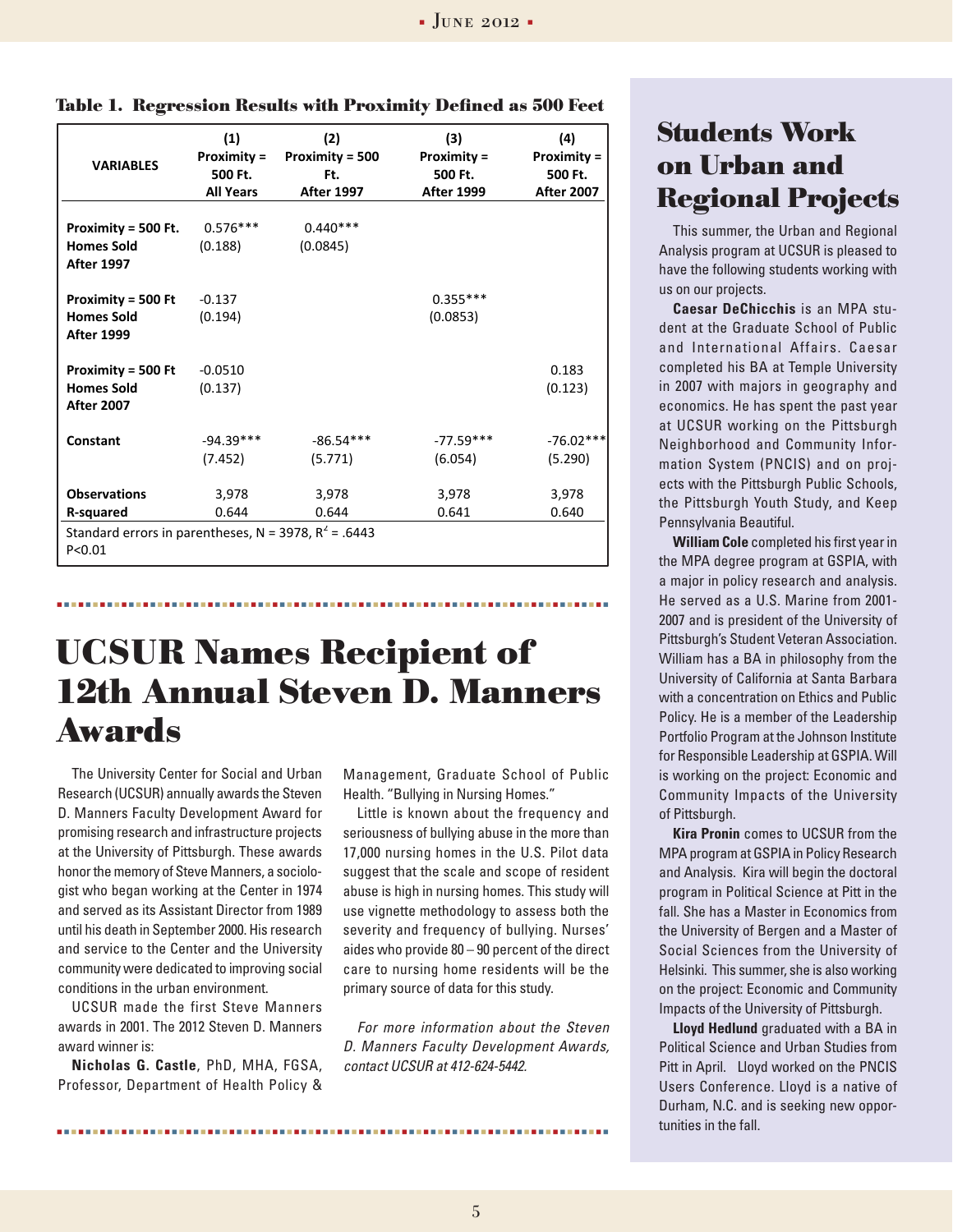### **Pittsburgh Neighborhood and Community Information System Users Conference**

*By Sabina Deitrick*

The Pittsburgh Neighborhood and Community Information System (PNCIS) held its third annual Users Conference on Friday, June 8 at the University Club on the University of Pittsburgh campus. Just over 100 people attended for an afternoon of strategies and projects aimed at reducing neighborhood blight and improving the quality of life in Pittsburgh and Allegheny County. PNCIS is a project in the Urban and Regional Analysis program at UCSUR.

Chris Walker, director of research and assessment at the Local Initiatives Support Corporation (LISC), was the featured speaker. Chris focused on LISC's Building Sustainable Communities Initiative, a comprehensive, community-driven strategy of change in 106 neighborhoods in 25 cities in the United States. Between 1999 and 2012, LISC has helped with \$1 billion in investment in the sustainable communities neighborhoods, with assistance conducted in many forms, including real estate loans, program grants, and equity.

Chris demonstrated the role and importance of neighborhood information systems in LISC's Sustainable Communities Initiative with examples linking data and community improvements in Providence, Milwaukee, Indianapolis, and St. Paul. Along with PNCIS, data collaboration initiatives in these cities are partners in the National Neighborhood Indicators Partnership (NNIP), housed at the Urban Institute in Washington, D.C. PNCIS works actively with these neighborhood-level information systems through NNIP (see *PEQ* June 2010).



*Chris Walker, LISC*



*From left to right, James Esch, Lauren Byrne, Sarah Stroney, Waverly Duck, Chris Walker*

LISC's Sustainable Communities program demonstrates a model for performance measurement and evaluation criteria that can be used for community development programs in Southwestern Pennsylvania. Comparable information and consistent measurement formats create opportunities for communities and organizations to demonstrate their success and build on positive change. These models allow communities to compare themselves to neighborhoods in cities with similar market conditions and set realistic development goals through the projects and plans they pursue.

Chris Walker also offered a major challenge to the group. Many times, with administrative data, places faced an "information gap" in finding reliable indicators to assess neighborhood conditions. Today, in many places with neighborhood information systems, open data systems, and other accessible information, organizations face more of an "analysis gap" rather than an information gap. How can the information that is available and accessible be used for performance and evaluation for organizations working to improve neighborhood conditions?

In the second session of the afternoon, local users shared their information applications,

success stories, and challenges. Their presentations demonstrated that many in the region have moved to reduce the "analysis gap," using information available on neighborhood conditions through PNCIS and other sources with sound methods and analytic techniques. Good analysis was demonstrated by:

**• Sarah Stroney**, project manager of the Regional Industrial Development Corporation. Sarah reflected on her work as a student intern in East McKeesport, sponsored by the Local Government Academy. Sarah developed a tracking system and data base to identify and survey vacant properties and their conditions in the community. This information was then used by the municipality to set up plans for code enforcement, demolition, and rehabilitation of these properties. Sarah's work demonstrates the importance of student interns working with smaller municipalities to "fill the analysis gap" that arises from limited capacity and constrained resources.

**• Waverly Duck**, PhD, assistant professor in sociology at the University of Pittsburgh. Dr. Duck showed multiple ways that students in the classroom use PNCIS in their study and analysis of neighborhood conditions. In his Pitt classroom, students received their first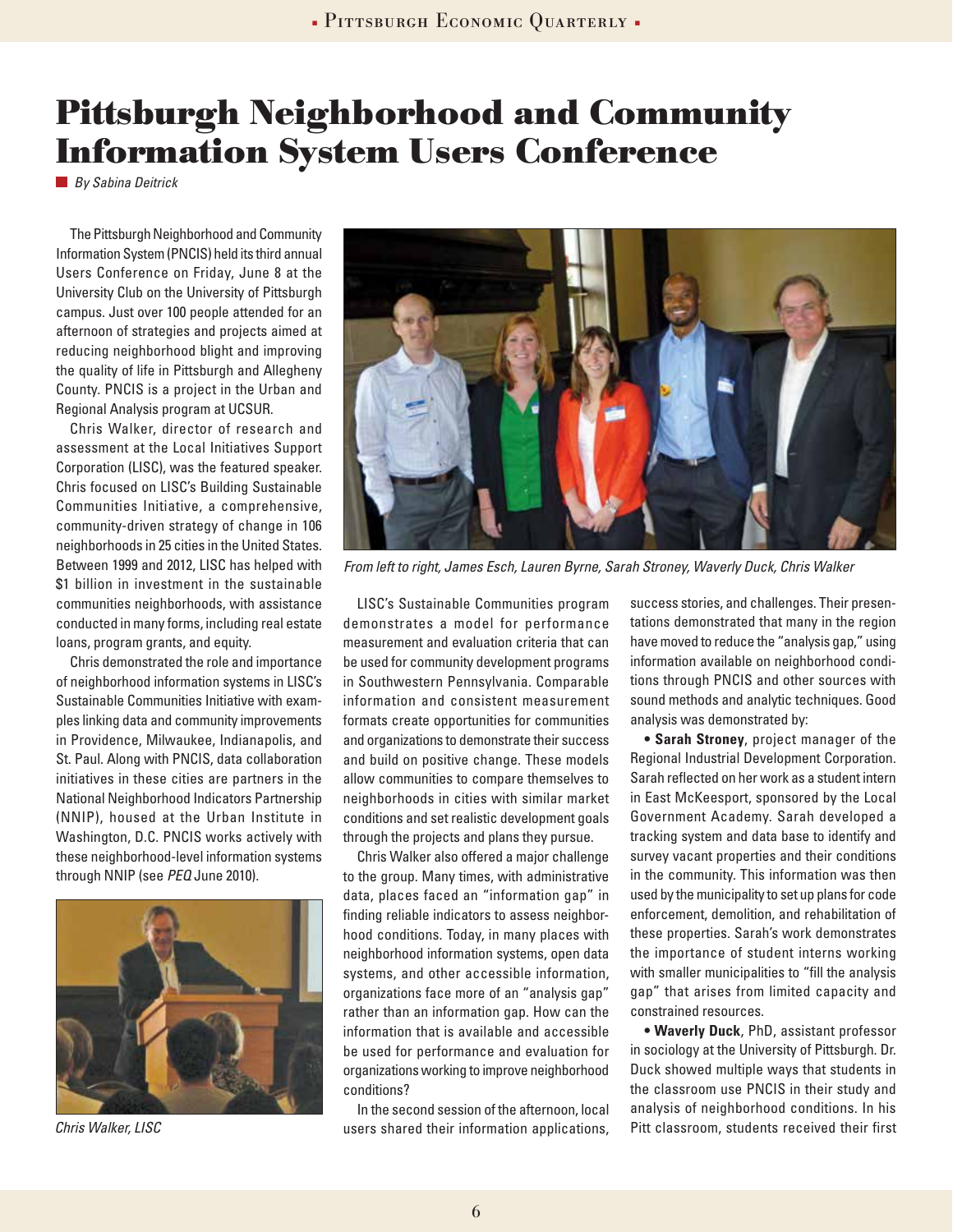experience in the use of data in a broader community analysis, coupled with qualitative methods of interviews and observational techniques. This provided students with a robust experience to learn applied research methods in community settings and become familiar with data and Pittsburgh neighborhood conditions in the process.

**• Lauren Byrne**, executive director, Lawrenceville United, and James Eash, community planning and project coordinator, Lawrenceville Corporation. Lauren and James discussed the changes in the Lawrenceville

**Port Authority Impact of Route Eliminations**

The Port Authority of Allegheny County has proposed a 35 percent service reduction to cope with a looming \$64 million budget shortfall. These proposed cuts will eliminate 46 of 102 routes. Using route data provided by the Port Authority, UCSUR was able to create a map of the routes slated for elimination in September if the financial picture remains unchanged.

Using Geographic Information Systems (GIS), a map layer of transit routes was created from the online data feed provided by the Port Authority. Each of the 102 routes were then coded based on their planned status in September. Based on other studies, we defined a reasonable distance from a transit route as 2,000 feet (0.38 miles). GIS software was then used to identify the number of people and jobs located within 2,000 feet of transit routes using block-level employment and demographic data.

The proposed route eliminations and service reductions to Allegheny County's transit system will have a severe effect on many riders and communities, especially those losing service entirely. Using block-level data from the 2010 Census and the Census' Local Employment Dynamics Dataset, we estimate that:

• 227,334 Allegheny County residents will lose reasonable access to transit from their residence; and

• 88,825 jobs will no longer be reasonably accessible from a transit line.

neighborhood of Pittsburgh and the multimethods of analysis in which they've been engaged over the past two years. The results of the Lawrenceville Mover Survey, conducted at UCSUR in 2011 (*PEQ* June 2012), were discussed as the neighborhood moves to a larger planning process for the Upper Lawrenceville area. The survey information has been used to analyze the neighborhood's housing market and develop programs for housing rehabilitation and preserving affordable housing options.

 The conference was supported by the Pittsburgh Partnership for Neighborhood

and Community Development (PPND) and the University Center for Social and Urban Research. UCSUR operates PNCIS in agreement with PPND, a leader in community development in the city of Pittsburgh, and a LISC Affiliate. The conference also included a brief presentation of UCSUR's Quality of Life survey and a series of posters using PNCIS data were also on display for conference goers.

*All presentations and podcasts are available on the UCSUR Web site, www.ucsur.pitt.edu.* 

Following the proposed eliminations, 53 percent of all County residents will still have reasonable access to transit from their home, down from 71 percent before the cuts, and 71

percent of all County jobs will remain accessible to transit, down from 85 percent before the cuts.



### **Port Authority Impact of Route Eliminations**

**Impact of Port Authority Route Eliminations on Residents and Jobs**

|                                          | 2010 Population |         | 2010 Primary Jobs |         |
|------------------------------------------|-----------------|---------|-------------------|---------|
| <b>Status</b>                            | <b>Number</b>   | Percent | <b>Number</b>     | Percent |
| <b>Currently with service</b>            | 870,998         | 71%     | 544,379           | 85%     |
| <b>Currently without service</b>         | 352,350         | 29%     | 98,252            | 15%     |
| Scheduled to maintain service after cuts | 643,664         | 53%     | 455,554           | 71%     |
| Scheduled to lose service after cuts     | 227,334         | 19%     | 88.825            | 14%     |
| <b>Total Allegheny County</b>            | 1,223,348       | 100%    | 642.631           | 100%    |

*Source: 2010 Census and the Census Local Employment Dynamics Dataset*